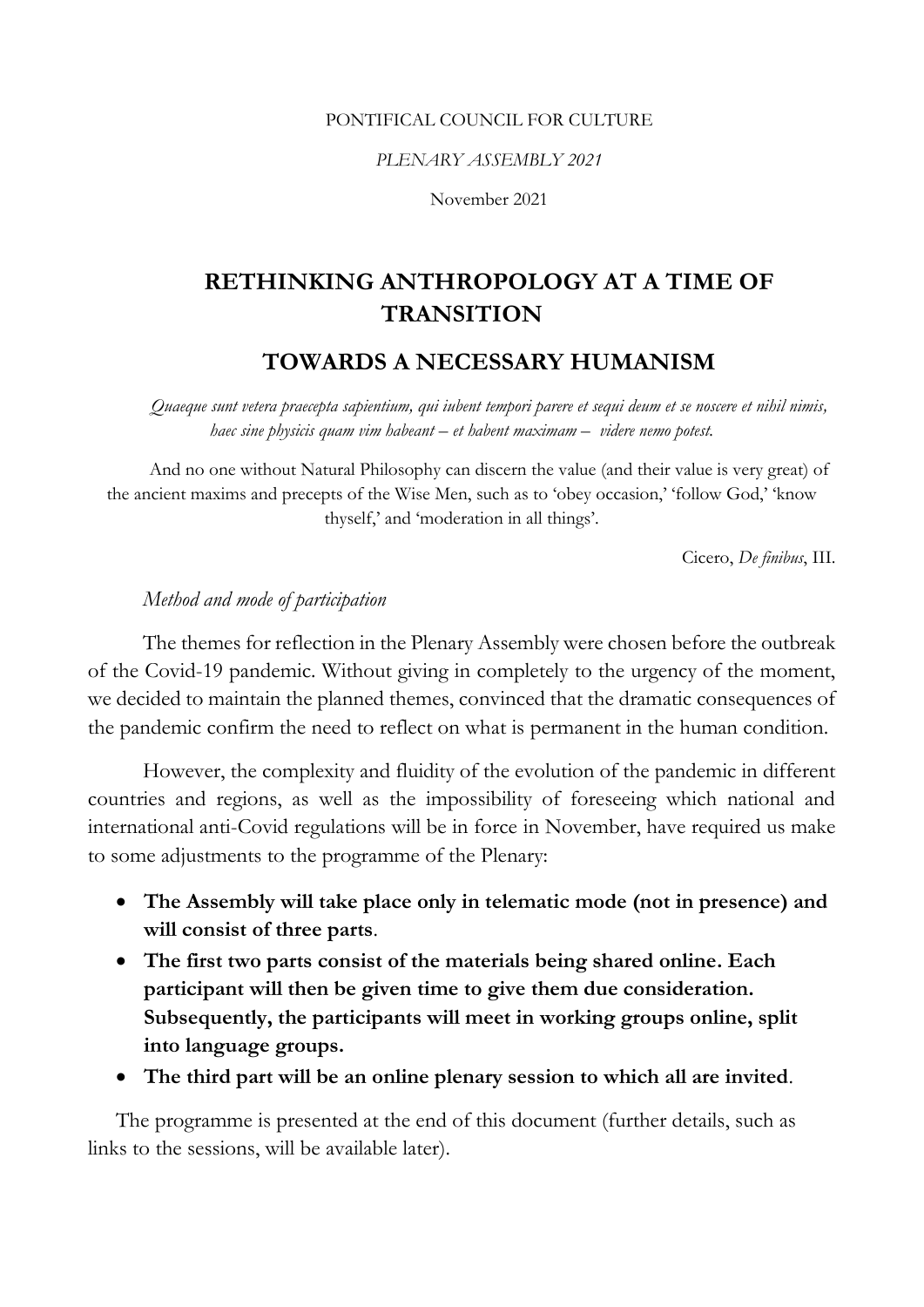## *Introduction*

Our last Plenary Assembly, in 2017, on the theme *Future of Humanity. New challenges for anthropology*, highlighted some of the most important issues of our time. The development of science and technology, particularly in the fields of neuroscience, artificial intelligence and genetic enhancement, shows that humanity has a radically new path ahead of it.

For some, we are facing a singularity that could lead to a new stage in the evolution of the human species. It is precisely the concept of nature, which was the basis of our reflections in the previous Plenary Assembly, that now serves us a starting point, allowing us to find in biblical anthropology and classical humanism some paths to orient our research on the human condition.

The Plenary Assembly seeks to be inspired by a relational anthropology, which found a clear expression in biblical humanism. For centuries, the values of classical thought and biblical revelation dialogued with each other and, in the context of Western Christianity, increasingly influenced each other and became closer together, achieving a refined harmony. With the arrival of Descartes and the strengthening of the modern scientific method, this vision of the human being entered into crisis; it was challenged by other currents of thought, which left a profound imprint.

The new possibilities offered by science to radically transform humanity, however, have reopened the debate and many today are calling for anthropological points of reference. The latter may find in biblical humanism, properly rediscovered and wisely adapted to today's challenges, perhaps the best tool to address the disturbing questions about the future of humanity: "When human beings fail to find their true place in this world, they misunderstand themselves and end up acting against themselves" (*Laudato Si'*, 115).

The aim of the 2021 Plenary will therefore be to explore the greatness of Humanism and show how it can provide new and creative responses: a Humanism Revisited or rather a Necessary Humanism marked by some fundamental characteristics: the most important of which is the exaltation of our social nature, which will be examined under three aspects enumerated by Cicero in his recalling of the wisdom of the ancients: time (*parere tempori*), identity (*se noscere*) and transcendence (*Deum sequi*).

These aspects are the guiding thread of the reflections of the plenary.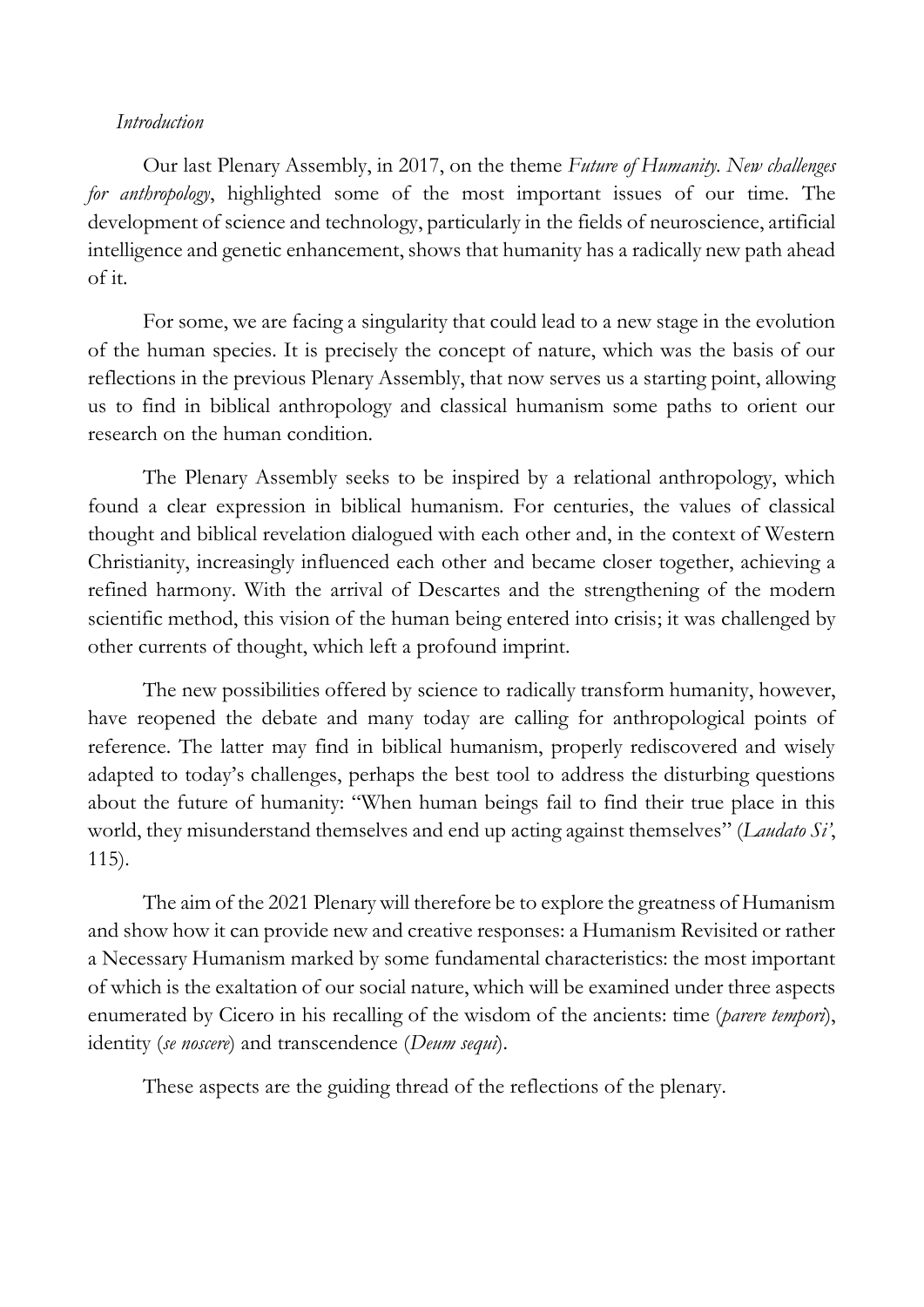#### *Part One. The classical roots of humanism*

Prof. **Ivano Dionigi** and Card. **Gianfranco Ravasi** will compare the anthropological models of Greco-Latin culture and the Bible, which in their intertwining of dialogue and opposition gave birth to classical Humanism, the basis of Western culture.

The aim of this first session is to answer some fundamental questions: How was it possible to arrive at Humanism? Does Humanism have its own identity beyond its cultural origins? Can Humanism be considered a universal model? Can we speak of a new Humanism? What are the characteristics of Humanism that make it relevant today? And, above all, can Humanism articulate an anthropological response to the epochal challenge represented by the technological evolution of society?

On this point, Pope Francis, in his encyclical *Fratelli Tutti*, in the face of the continuous progress of technology, makes this appeal: "How wonderful it would be if the growth of scientific and technological innovation could come with more equality and social inclusion! How wonderful would it be, even as we discover faraway planets, to rediscover the needs of the brothers and sisters who orbit around us!" (*Fratelli Tutti*, 31).

### *Part Two. The challenges of humanism today*

The themes of time (*parere tempori*), identity (*se noscere*) and transcendence (*Deum sequi*), will be at the heart of three short presentations, given respectively by **Prof**. **Francesc Torralba, Prof. Alessandra Talamo** and **Prof. José Casanova.**

The first reflection explores the relationship between space and time in the context of Necessary Humanism. The aim is to take up some of the many questions that emerge from the transformation of the space-time relationship taking place before our eyes: the "*rapidification*" of which Pope Francis speaks (*Message to participants at the OIEC World Congress*, 5-8 June 2019); the acceleration of time in human processes (obeying time/adapting oneself to time; commanding time/adapting time to oneself); relationships lived as consumers; the precariousness of reference points; the speed of continuous digital, technological, ecological and economic changes; the "priority of time over space."

Many contemporary expressions are, in fact, indicators of a "spiritual dejection... that produces the ennui of a life lacking in a purpose that can satisfy its spiritual yearning" (Pope Francis, *Humana Communitas,* January 6, 2019).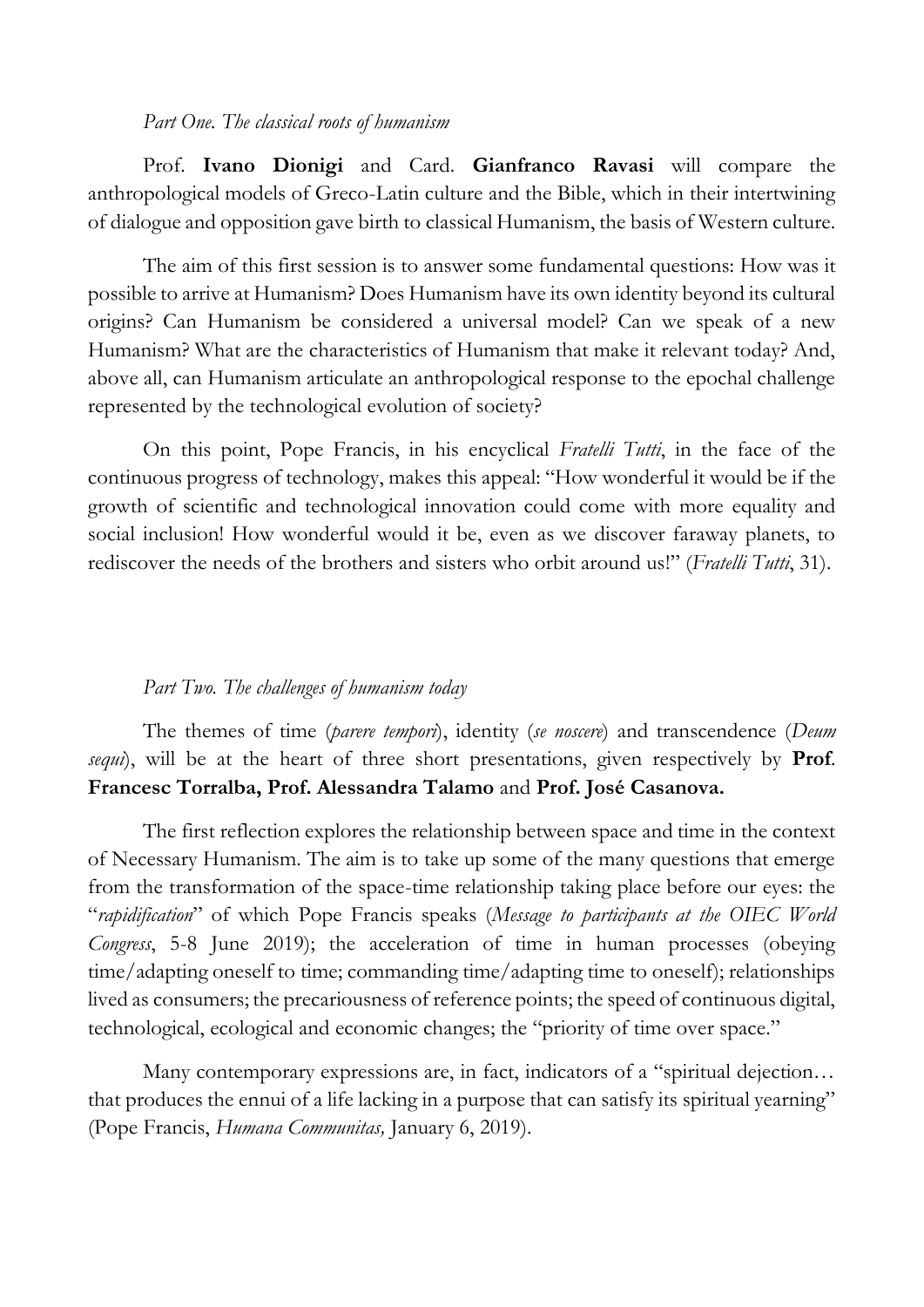They can also be starting points, however, for a vision of the human person who lives in society with others, not because he or she is forced to, but because attracted by the beauty and richness that comes from a fruitful interaction with others (interculturality and multiculturality). As Pope Francis points out: "The flood of information at our fingertips does not make for greater wisdom. Wisdom is not born of quick searches on the internet nor is it a mass of unverified data. That is not the way to mature in the encounter with truth. Conversations revolve only around the latest data; they become merely horizontal and cumulative. We fail to keep our attention focused, to penetrate to the heart of matters, and to recognize what is essential to give meaning to our lives" (*Fratelli Tutti*, 50). Time is an indispensable factor for the human person to be able to communicate and grow in relationality, which stems from the natural, often unconscious desire for fulfilling human relationships, through which a person ultimately understands who he or she is.

The second reflection (*se noscere*) will seek to show – also through the contribution of philosophers of Otherness such as Ricoeur, Lévinas, Marion etc. – how the distinctive and essential traits of an anthropology *in* and *of* relationships, inherent in human nature, enable the person to build relationships with others that give meaning to the many aspects of his or her existence: the identity of male and female, the integration of the bodily dimension with the sexual and affective dimension; the desire to share one's experiences with others; rootedness in one's own cultural heritage and today's digital culture with its positive aspects and the challenges and risks associated with it; human dignity to be protected and promoted through philosophy, ethics and law. Rather than stigmatizing certain current behaviors, the aim is to highlight how these demonstrate the need for a humanistic vision.

Finally, human beings also experience a strong desire for transcendence, as demonstrated by the need for religiosity and spirituality (*Deum sequi*), which have not disappeared but have been adapted to the modern context. It is necessary to consider first of all the search for forms of natural religiosity (*religio naturalis* and *religio civilis*) and interiority (the inner god, the *daimon* in each person, through theology, mysticism and forms of interior research, new age, mindfulness); spirituality understood as a private space of salvation or as a stimulus to community service; the resurgence of manifestations of popular religiosity; without forgetting the new forms of atheism, non-belief, indifference, such as the so-called "apatheism." In this context, an approach that makes room for the experiences emerging in various cultures of the globe will be useful.